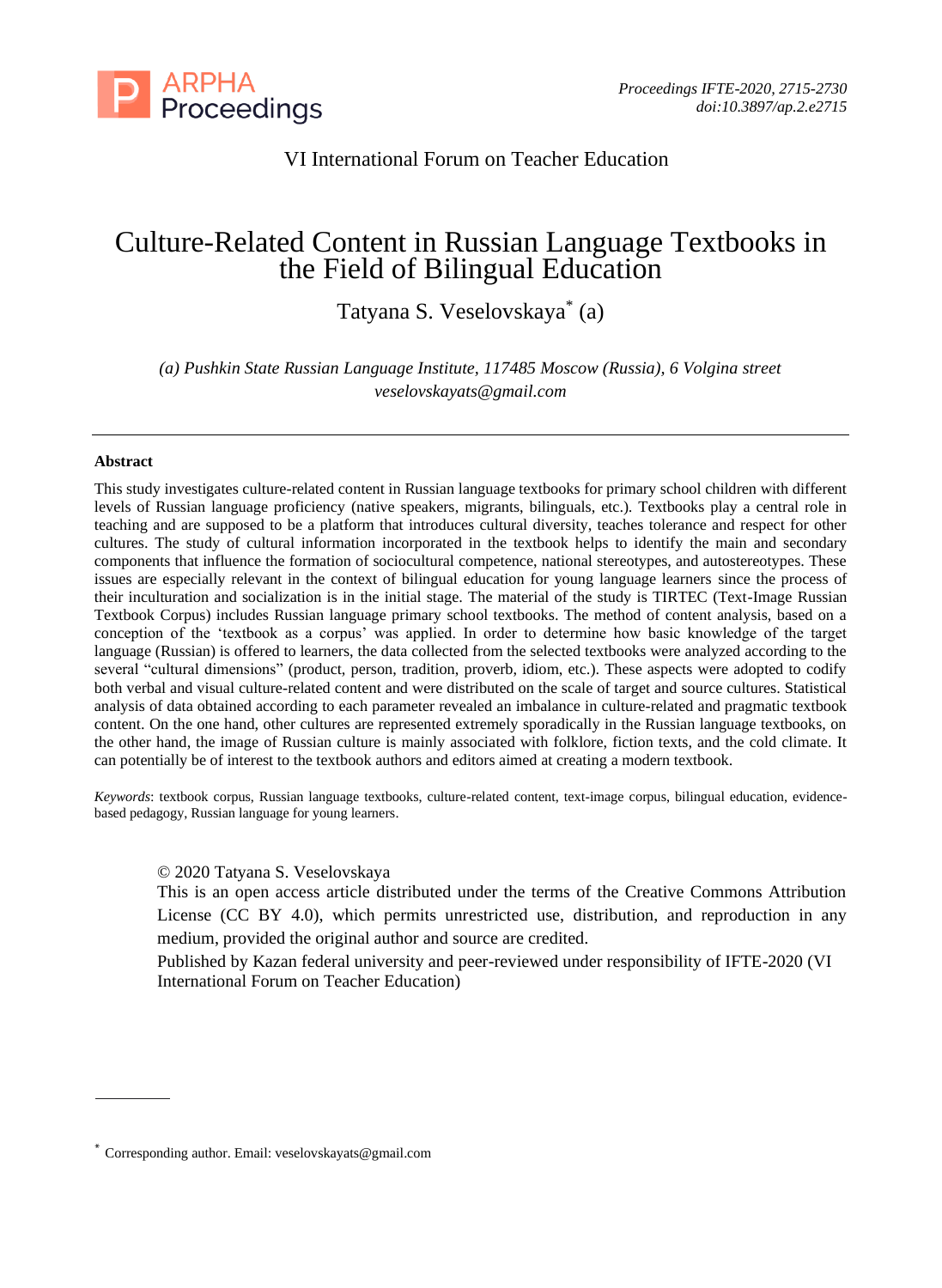## **Introduction**

The textbook is a leading learning tool in the modern language classes aimed to develop communicative competence as the ability to interact effectively with others. The process of acquiring foreign/second language or mother tongue includes both linguistic and cultural issues (Kramsch, 1993; Lange & Paige, 2003). A language textbook is supposed to be a platform that introduces knowledge about own culture and highlights cultural diversity, teaches tolerance and respect for other cultures. Cultural awareness is extremely important for young language learners (aged 7-10) due to their processes of enculturation and socialization. It is especially important for learners that are surrounded by peers with a different background. Moreover, textbook can become a source of ethno / auto-stereotypes. In this regard, both textual and visual culture-related information obtained from the Russian language textbooks is a very significant source for designing an image of the particular country and the global world in general. Thus, evaluation of the types of cultural content and the appropriateness of the distribution of the cultural content in Russian language textbooks is quite important. This study examines how textbooks represent foreign and Russian cultures, on the one hand, and insert Russia as a target culture in a multicultural environment, on the other.

The Russian language coursebooks can be divided into several groups according to the target audience: for learners with Russian as a first / native language who study it in Russian primary schools (L1); for learners studying Russian as a foreign language (usually out of Russian community as second or even third (and so forth) language ) (FL). There are learners between L1 and FL groups who are studying Russian in order to get bilingual proficiency: non-native Russian-speakers studying Russian as a state language, migrant children who are supposed to study in a Russia primary school, Russians out of Russian environment. Although these learners are very diverse, in this paper textbooks for them are united and tagged as L2 group, despite the fact they study Russian out or within Russian context (residing Russia). Such textbooks are normally based on the experience of creating L1 Russian language textbooks, as well as textbooks for national schools in Russia.

Russia has accumulated significant experience in interaction within a multicultural and multilingual environment because of its historical national diversity (the country comprised 190 nations). Russia has had an explicitly expressed interest in language planning as a means of modernizing, governing and culturally assimilating ethnic and linguistic minorities while simultaneously supporting certain aspects of a linguistic multitude (Grenoble, 2003; Lewis, 1972). In this area, Russia has had beneficial results in establishing a common state language and in creating multicultural environments (Marten et al., 2015).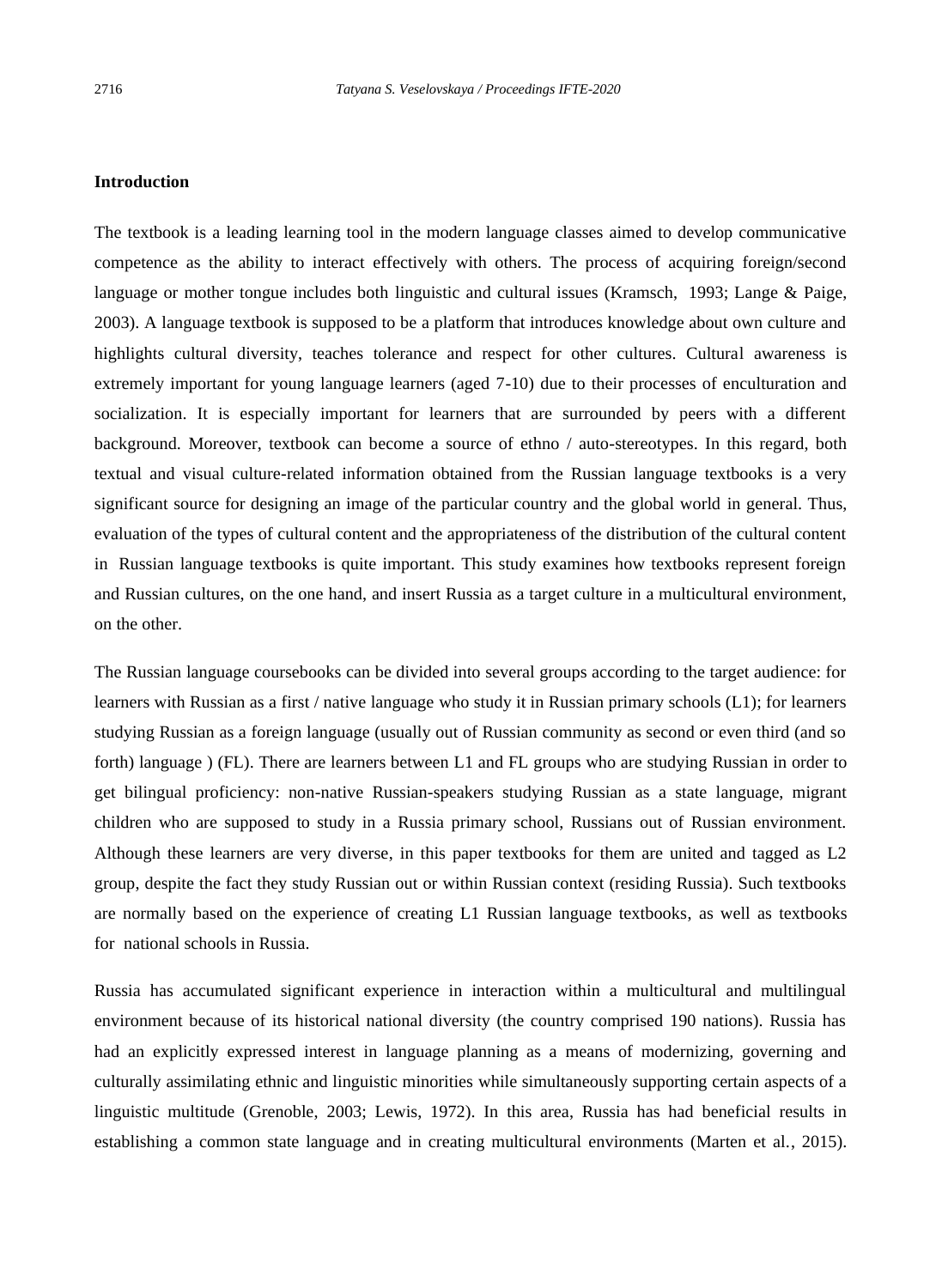According to (Alexandrov et al. 2015), the percentage of children (aged 7-15) of "foreign origin" attending Russian schools is from 4% to 16% and is increasing every year due to migration proseses. However, precise statistics about Russian proficiency levels within this group in different Russian regions are not collected (Klimenko 2014). Nowadays, Russian is a majority language, state language, a medium of instruction in all educational institutions in Russia, but a significant number of people from Russian regions adopt Russian as a non-native language. According to official statistics, 99.4% of the 138 million citizens participating in the Census (2010) are Russian speakers (80.9% are Russians), but in some regions, as many as 14-15% noted they do not speak the state language. Information from statistics does not shed light on the extent and purpose of Russian language usage: while schooling, working, consuming media, use it selectively in everyday communication only within the family or somehow else. Highly multilingual rural communities exist in the Caucasus region, most notably in Dagestan, known as the linguistic diversity hotspot of Russia (Marten et al., 2015). In some regions, such students study in Russian so-called national schools (where students study both Russian and their home language). In these schools, students study within a multicultural environment with particular language support (Khamraeva, 2016). However, in some regions, students study Russian using L1 textbooks and the most widespread series of textbooks is "Russian language" (1-4 grade) edited by V.P. Kanakina and V.G. Goretsky (Shurpaeva et al., 2019). In the Federal State Standard for the Russian language for primary schools (2015), the importance of the development of a highly diverse cultural environment is enshrined together with forming Russian identity with an emphasis on multiculturalism.

Based on such diverse experience textbooks using for L2 should highly correspond to the global context aimed to maintain comfort atmosphere in heterogeneous classes. Nevertheless, culture-related content in Russian language textbooks for different target audience was not precisely investigated. The OCED report argues: "teachers in schools with diverse student populations recognize that handling cultural diversity in class is difficult and requires preparation. Often, students differ not only in the knowledge and skills they have acquired in their early years but also in the strategies they use to approach and solve problems" (OCED 2015, p. 16).

Summarizing the above, we can conclude that providing appropriate learning materials (particularly culture-related content in the Russian language textbooks) for young language learners (YLL) are issues highly relevant for Russia.

### **Purpose and objectives of the study**

The study aims to present a culture-related educational content analysis based on corpus linguistic methods. The main objectives are: to determine Russian culture and other cultures distribution in the textbooks (by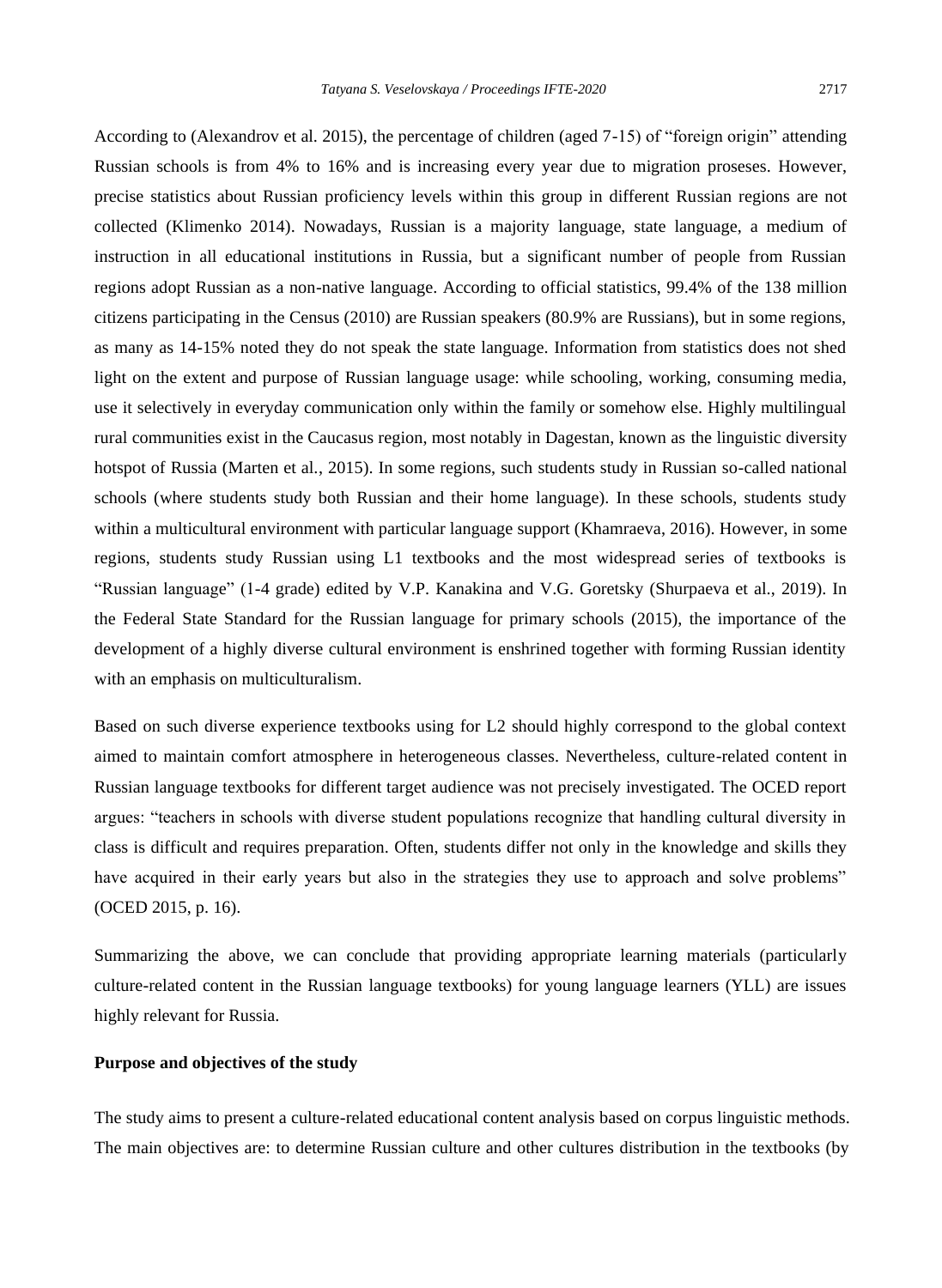dint of verbal and visual content) and to highlight what parts of textbooks (texts, instructions, etc.) represent culture-related and pragmatic contents and how.

## **Literature review**

Evaluating language textbooks based on some judgments of appropriateness of the linguistic content in line with visual content especially in textbooks for YYL. Objective data can be collected if we analyze the textbooks' corpus that is especially marked using pedagogical tags (Boulton, 2017; McEnery & Xiao, 2011; Tribble, 2015) and linguistic tags (Peksoy & Harmaoglu, 2017; Zhang et al., 2018).

To develop students' communicative competence at school, a textbook is supposed to be a platform that provides cultural diversity and tolerance. The sets of culture-related components reflected in textbooks are explicitly/implicitly delivered to learners as a "hidden curriculum" (Chao, 2011; Cunningsworth, 1995). Cultural and pragmatic content can be shown both in verbal and visual textbook elements. According to Ren & Han (2016) pragmatic content is not adequately presented in English language textbooks. The representation of culture-related materials influence learners' views of different cultures, however, Kim & Paek (2015, p. 101) pointed on "imbalances in the representation of cultural contents". The analysis of the cultural component in the structure of school textbooks is presented quite widely in relation to the study of foreign languages (Tomalin & Stempleski, 1994). The image of Russia and Russians is also separately studied in textbooks on Russian as a foreign language for adults (Miloslavskaya, 2012; Kulikova, 2017) and in L1 Russian language textbooks for children (Shurpaeva et al., 2019).

Thus, it is of interest to evaluate how cultural and pragmatic components are revealed in Russian-language textbooks for YLL with different Russian language proficiency. The detailed quantitative analysis sheds light on the types of cultural content and the appropriateness of its organization.

## **Methodology**

Text-Image Russian Textbook Corpus for primary school (1th-4th grade, ages 7-10) has been compiled (referred to as TIRTEC in the following). TIRTEC is available. User conditions and downloads can be accessed here: https://www.researchgate.net/project/TIRTEC-Text-Image-Russian-Textbooks-Corpus. All selected textbooks has been annotated according to a specially developed set of textbook analytical tags (pedagogical annotation). Currently, the corpus includes 64 textbooks; the corpus volume is 1,413,519 tokens (according to the Sketch Engine's definition - word forms and punctuation marks (https://www.sketchengine.eu/my\_keywords/token/)). All textual and illustrative components of textbooks are provided with metadata (author, publisher, year, target audience, etc.). Morphological marking was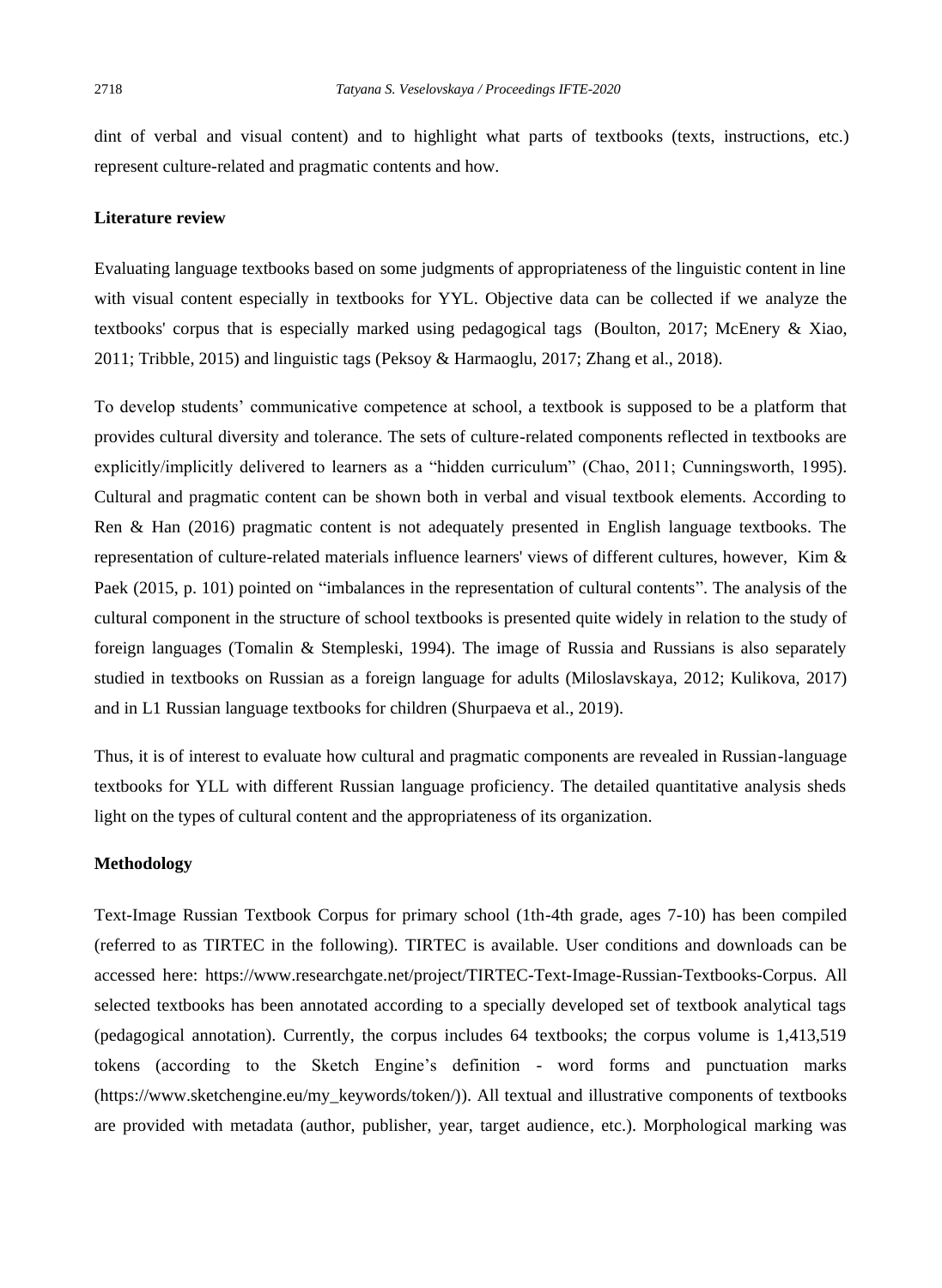done automatically in the Sketch Engine corpus tool (www.sketchengine.eu). The pedagogical marking of the corpus made manually allows correlating the linguistic and illustrative components with the structural blocks of the textbook, and allows separate culture-related and neutral units. Textbooks' content (verbal and nonverbal) is given in a table and each block has a link to the real textbook's page.

Pedagogical annotation gives an opportunity of doing a detailed frequency analysis on the various bases. Textbooks for non-native Russian speakers were compared with textbooks for Russian native speakers and for foreign learners according to the whole bunch of tags: structure, type of text, type of illustration, type of cultural content, etc. For this purpose all textbooks were divided into 3 subcorpora: FL, L1 and L2. Moreover, such kind of annotation allows to calculate percentage of culture-related content distribution through a textbook. Table 1 shows the example of culture-related content annotation.

Table 1. Fragment of TIRTEC culture-related content annotation.

|                                                                                                                                                                                                                                                    | structure   | text type /<br>origin  | illustration              | culture<br>(verbal) /<br>culture<br>(visual) |
|----------------------------------------------------------------------------------------------------------------------------------------------------------------------------------------------------------------------------------------------------|-------------|------------------------|---------------------------|----------------------------------------------|
| Мама<br>туфли.<br>"Фатима,<br>купила<br>60 <sub>m</sub><br>туфли."Фатима рада. Она<br>сказала:<br>"Cnacuõo, мама!" (Mom bought shoes.<br>"Fatima, here are the shoes." Fatima is glad.<br>She said: "Thank you mom!")<br>id: $azn0_0332 / page 80$ | text        | prose /<br>constructed | content<br>representation | another<br>culture $/$<br>no<br>(neutral)    |
| Послушай, а затем прочитай узбекскую<br>песенку. (Listen, then read the Uzbek song.)<br>id: azn1_0539 / page 67                                                                                                                                    | instruction |                        | navigation                | another<br>culture $/$<br>no<br>(neutral)    |
| Без труда не вытащить и рыбку из пруда.<br>(Without difficulty, you can not take a fish from<br>the pond.) id:dron3_0118 / page 27                                                                                                                 | text        | prose                  |                           | Russian<br>culture                           |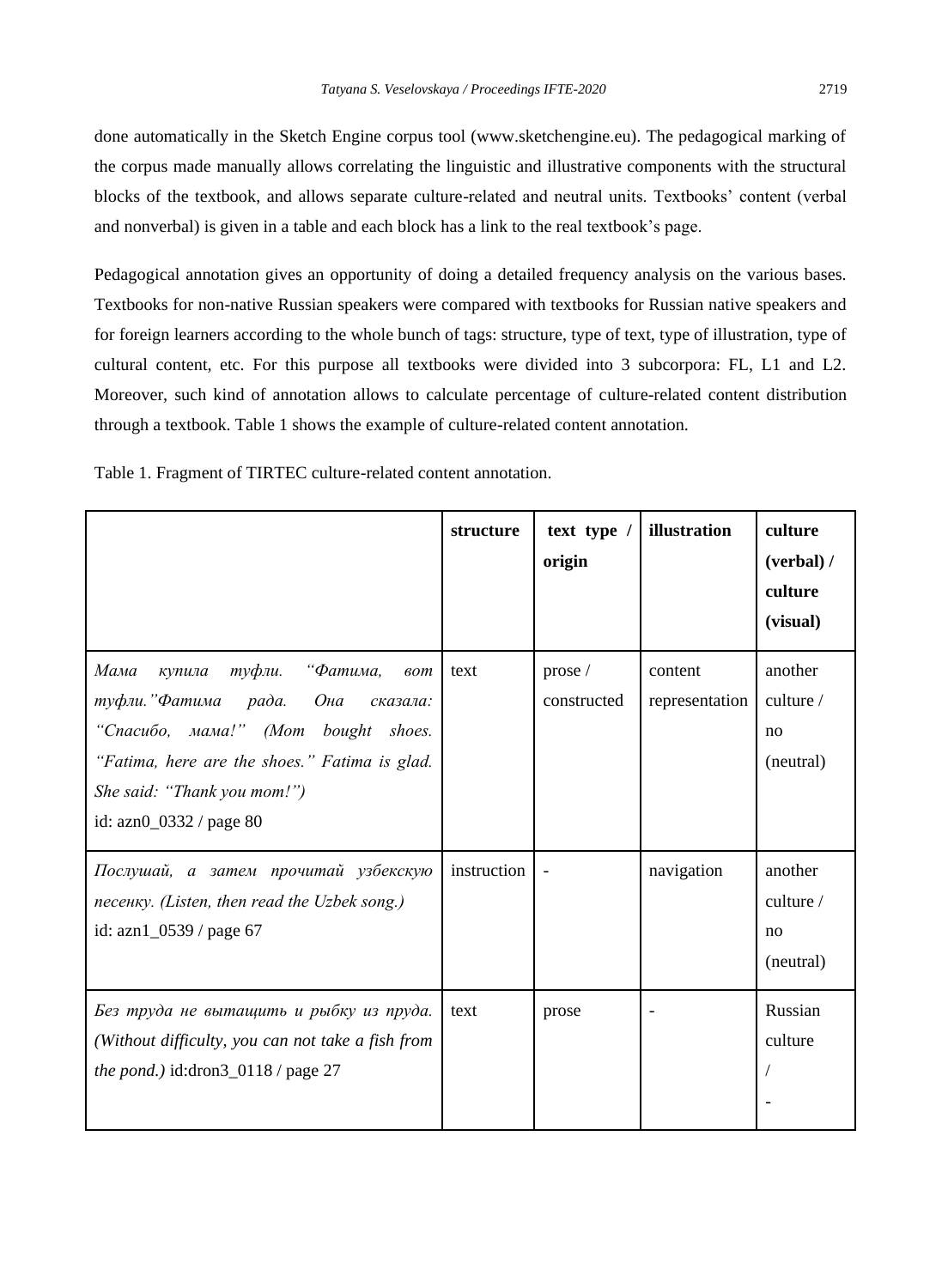To include the impact of multimodality on the educational materials, the verbal and non-verbal components of textbooks were annotated. Thus, the corpus may be defined as a "text-image corpus" (Tirilly et al., 2010; Yasin et al., 2012) as it highlights the correlation of text-image modalities.

This work was carried out as part of a corpus textbook study - the use of corpus technologies in the investigation of the textbooks' materials that is marked and presented as a corpus. The corpus-based analysis allows to obtain objective data on the content of the textbook, to measure the balance of the material, helps to pose and solve methodological questions: the selection of educational content especially those referred to one culture (texts, idioms and vocabulary), the organization and connectedness of educational material presentation, distribution of verbal and non verbal materials. Culture-related content are recognized by experts as important criteria for textbook evaluation (Ren & Han, 2016; Chao, 2011) and, at the same time, can be assessed by statistical analysis of annotated textbook content.

The amount of culture-related content within a textbook should be reasonable to maintain a students' socialization and adaptation as members of another community (Kramsch, 1993). On the first step, educational content (pictures and texts) were divided into two groups according to the culture representation: zero (neutral) culture-related content. Wherein culture-related content is distinguished into three categories: *Russian culture*, *Another culture*, and *Mixed representation of culture-related content*. On the second step, culture-related content were analysed according to the several "cultural dimensions" (product, person, tradition, proverbs, idioms, etc.). Cultural marking can be assigned at five levels: cultural products (objects), events, attitudes (perspectives), practices (ceremonies), and persons (Kim & Paek, 2015). For this paper criteria were remade as attitudes hard to reveal using corpus methods and practices were not presented in a selected textbooks. However, idioms, fairytales and other folklore fiction were revealed as Russian language textbooks full of such kind of educational materials. Russian cultural materials include information about life in Russia, Russian products, persons, etc. Another culture (source culture) materials refer to the learners' own culture (to those that is supposed to be the most suitable for L2 young learners or international). According to Russian language textbooks for bilinguals, the term *Another culture* combines information from several European cultures such as French, German and other cultures which are the main sources of Russian migrants. Mixed representations involve both Russian and other cultures which were revealed in one text or picture.

To determine the place of textbooks for bilinguals in the system of language textbooks according to the culture-related content evaluation, the series created for L2 learners in grades 1-4 (ed. by F. Aznabaeva; ed. I. Klyan-Nikitenko; ed. E. Kakorina) were compared, on the one hand, with the most popular series of Russian textbooks for L1 Russian learners in grades 1-4 (ed. V.P. Kanakina, V.G. Goretsky; ed. O.N.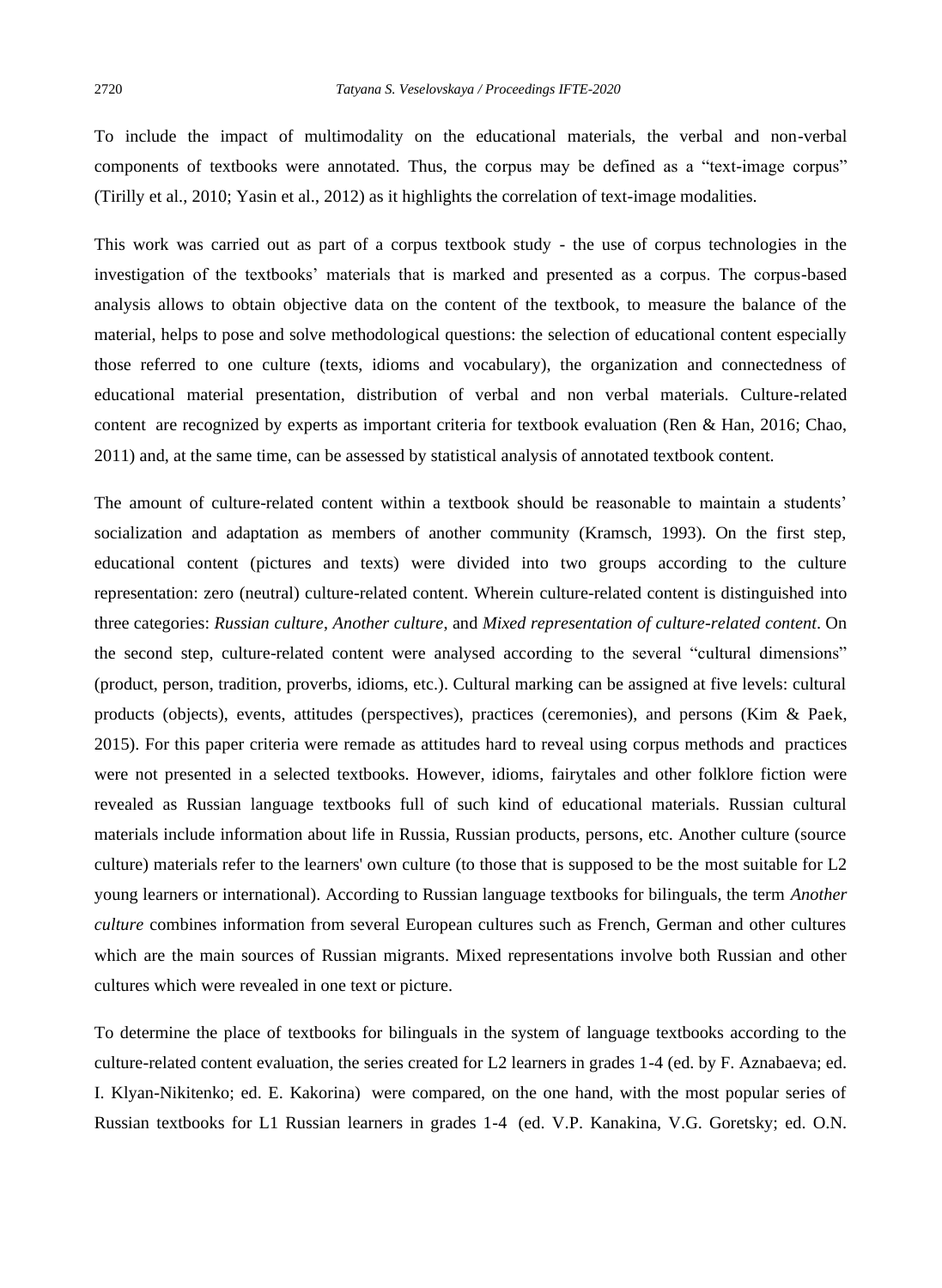Churakova, M.L. Kalenchuk; ed. T.G. Ramzaeva), and, on the other with popular textbooks for school-age children who study Russian as a foreign language (Soroka (ed. M. Avery), Stupenka (N. Gulamova). Full list of textbooks provided via this link: [https://www.researchgate.net/project/TIRTEC-Text-Image-](https://www.researchgate.net/project/TIRTEC-Text-Image-Russian-Textbooks-Corpus)[Russian-Textbooks-Corpus.](https://www.researchgate.net/project/TIRTEC-Text-Image-Russian-Textbooks-Corpus)

## **Results**

Table 1 presents distribution of types of cultural and pragmatic components. It shows that the total amount of culture-related educational material in all textbooks in TIRTEC is quite low. Most of these textbooks are not focused on a concrete culture that makes these books appropriate for any kind of multicultural classes.

|                 | L2(%)  |            | FL(%)  |            | L1(%)  |            |
|-----------------|--------|------------|--------|------------|--------|------------|
|                 | verbal | non verbal | verbal | non verbal | verbal | non verbal |
| Russian culture | 5.5    | 3.2        | 2.7    | 3.5        | 17     | 19.7       |
| Another culture | 1.2    | 0.5        | 0.3    | 1.1        | 0.3    | 0.2        |
| Mixed           | 0.8    |            | 0.1    | 1          | 1.2    | 1.2        |
| Neutral (zero)  | 92.5   | 96.3       | 97     | 94.1       | 78.8   | 76.8       |

Table 2. The amount of culture-related content (verbal and non verbal) in subcorpuses.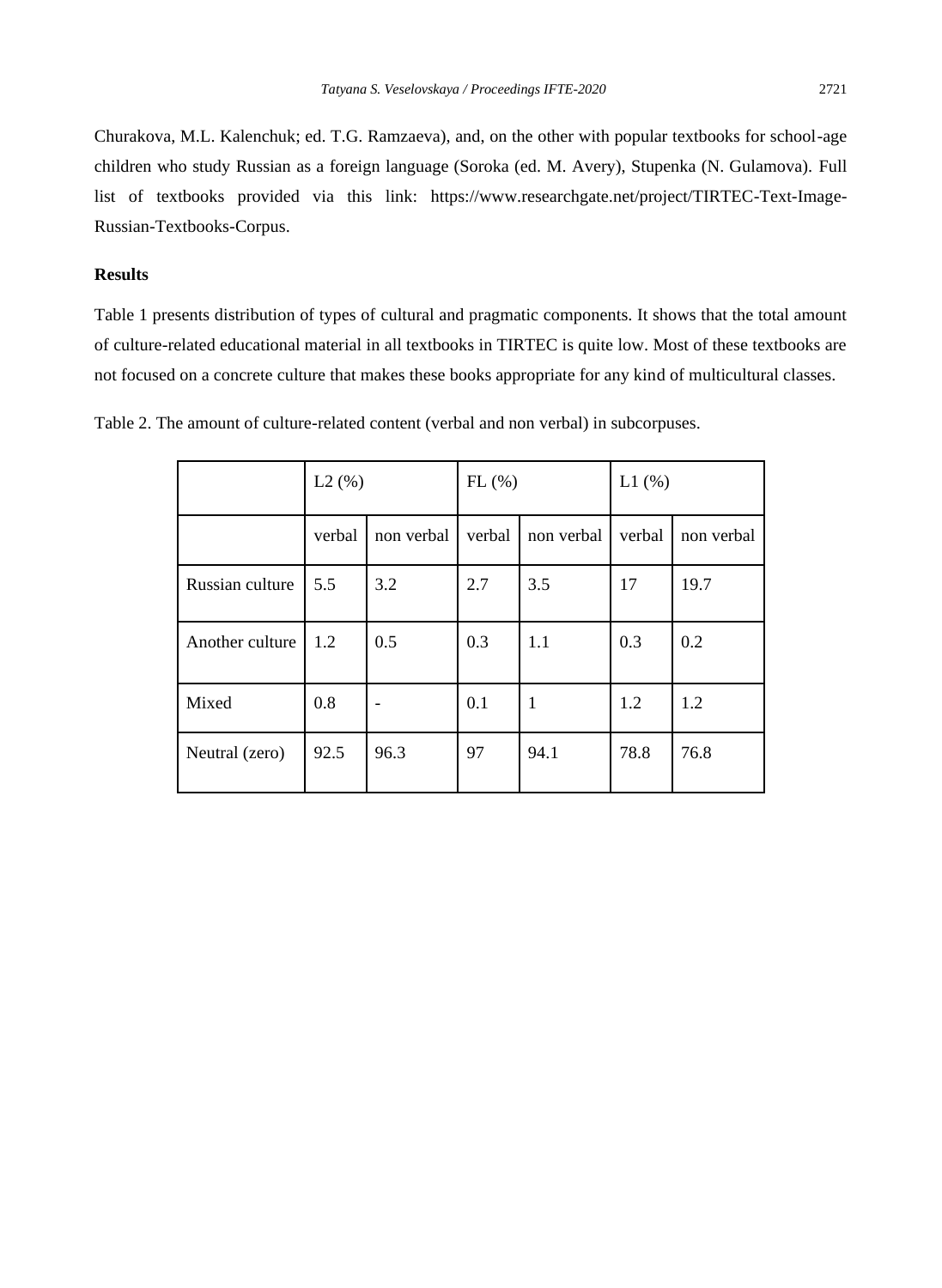According to Table 2 L1 textbooks have the highest score in representation of Russian culture and the lowest one in representation of other cultures. Taking into account the cultural diversity of Russia, such distribution is puzzling. It is noteworthy that the non-verbal cultural component in textbooks is more represented than the verbal one. This indicates a methodological feature of working with foreign children: first, they learn to listen and speak and then read and write. Thus, children can see the illustration for the Russian tale "Kolobok" or "Repka", but do not read these texts. L2 textbooks compared to FL revealed more culturally diverse content. It makes sense according to the learning aims, as foreigners are not able to interact with many cultural concepts, idioms, proverbs, and etc. However, the overall level of inclusion of the cultural component is very low which completely contradicts the focus of state programs (reflected in official documents) on the development of a tolerant attitude towards other cultures.

Visual material in the analysed textbooks is also quite low and referred to folklore or the most famous sightseeings (usually Moscow and St. Petersburg). In L2 textbooks, 3.2% of culture-related content is allocated to *Russian culture*, and only 0.5% to *Another culture*. Figure 1 shows examples of illustrations that were annotated as culture-related. L1 textbooks revealed the highest percentage of cultural pictures. This can be explained by the fact that in these textbooks there are many tasks for describing the paintings of famous Russian artists. Despite the fact that some of the paintings do not depict a cultural object, nevertheless, the painting itself has already become part of the cultural fund of Russia (for instance, "Girl with peaches" by V.A. Serov, "Golden autumn" by I.I. Levitan).

Figure 1. Culture-related picture in L1 textbook (ed. Kanakina 2 gr., p.39) and in L2 (ed. Dronov 3 gr., p.124)



Corpus analysis allows you to see which parts of the textbook most often have a cultural component. Since textbooks for L1 and L2 are used in a bilingual context of Russian language learning, we analyzed them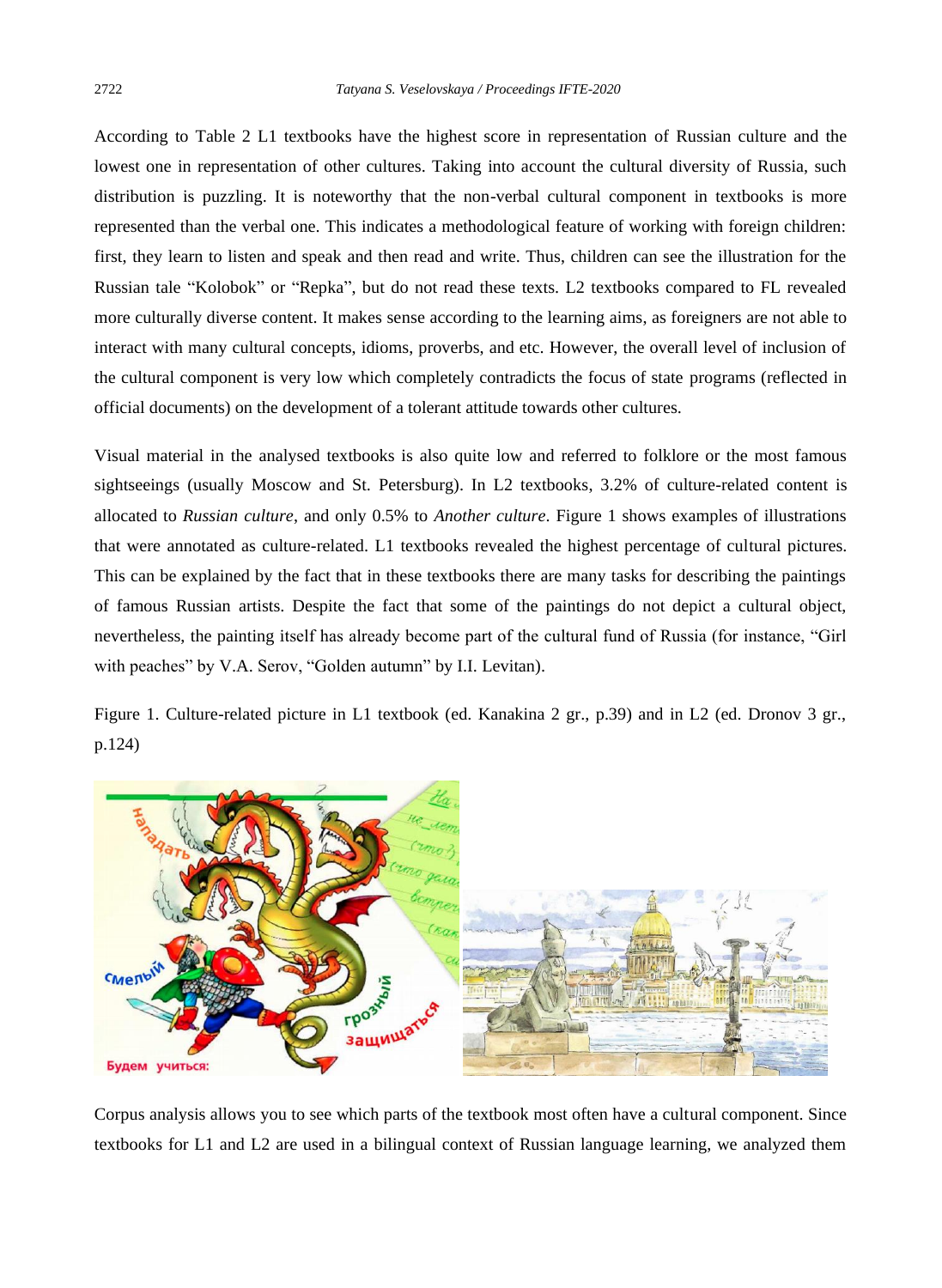specifically for the inclusion of the cultural component. The most significant elements of the textbook (with a cultural component more than 15 times) were selected. Table 3 shows distribution of verbal culture-related content among structural components of L1 and L2 textbooks. Sign "-" means that there were less than 15.

| <b>Structure of textbook</b>  | Another culture $(\% )$ |      | Russian culture $(\% )$ |      |               |                |
|-------------------------------|-------------------------|------|-------------------------|------|---------------|----------------|
|                               |                         |      |                         |      | Mixed $(\% )$ |                |
|                               | L1                      | L2   | L1                      | L2   | L1            | L <sub>2</sub> |
| Text (exercise)               | 18.3                    | 67.6 | 77.6                    | 66.4 | 47.6          | 47.2           |
| Sentence (exercise)           |                         |      | 7.5                     | 17.9 |               | 11.8           |
| Words (exercise)              |                         |      | 4.7                     | 6.9  | 14.3          |                |
| Instruction                   | 5.8                     | 14.8 | 4.5                     | 6.9  | 7.1           | 27.8           |
| Rule / additional information | 3.8                     |      | 6                       |      | 21.4          | 14.8           |

Table 3. Culture-related content according to the structure of L1 and L2 textbooks.

An analysis of the structural components of the textbook showed that exercise' texts and instructions contain the biggest part of the cultural component. Also, exercise including separate sentences and words showed the presence of culture-related vocabulary. The reference information mainly included an explanation of pragmatics, therefore this element of the textbook also entered the table. Table 3 shows that in L2 textbooks *Russian cultur*e revealed in exercises (texts and sentences) and in instructions percentage is low. In a contrast *Another culture* and *Mixed culture* revealed a lot in instructions. This reflects the logic of the authors of the textbook: the basic information related to Russian culture is presented in the educational text, and references to other cultures or tasks for comparison are found in the instructions and questions. Russian culture in L1 textbooks represented almost completely in the educational texts. *Mixed culture* is revealed in additional information due to annotation rules (comments related to the Old Russian or Old Slavonic languages and the etymology of words were also tagged as *Mixed culture. Another culture* in L1 Russian language textbooks represented poorly. In addition, in these textbooks, both the textual and illustrative components are associated with the middle zone of Russia, so Russia is not represented as a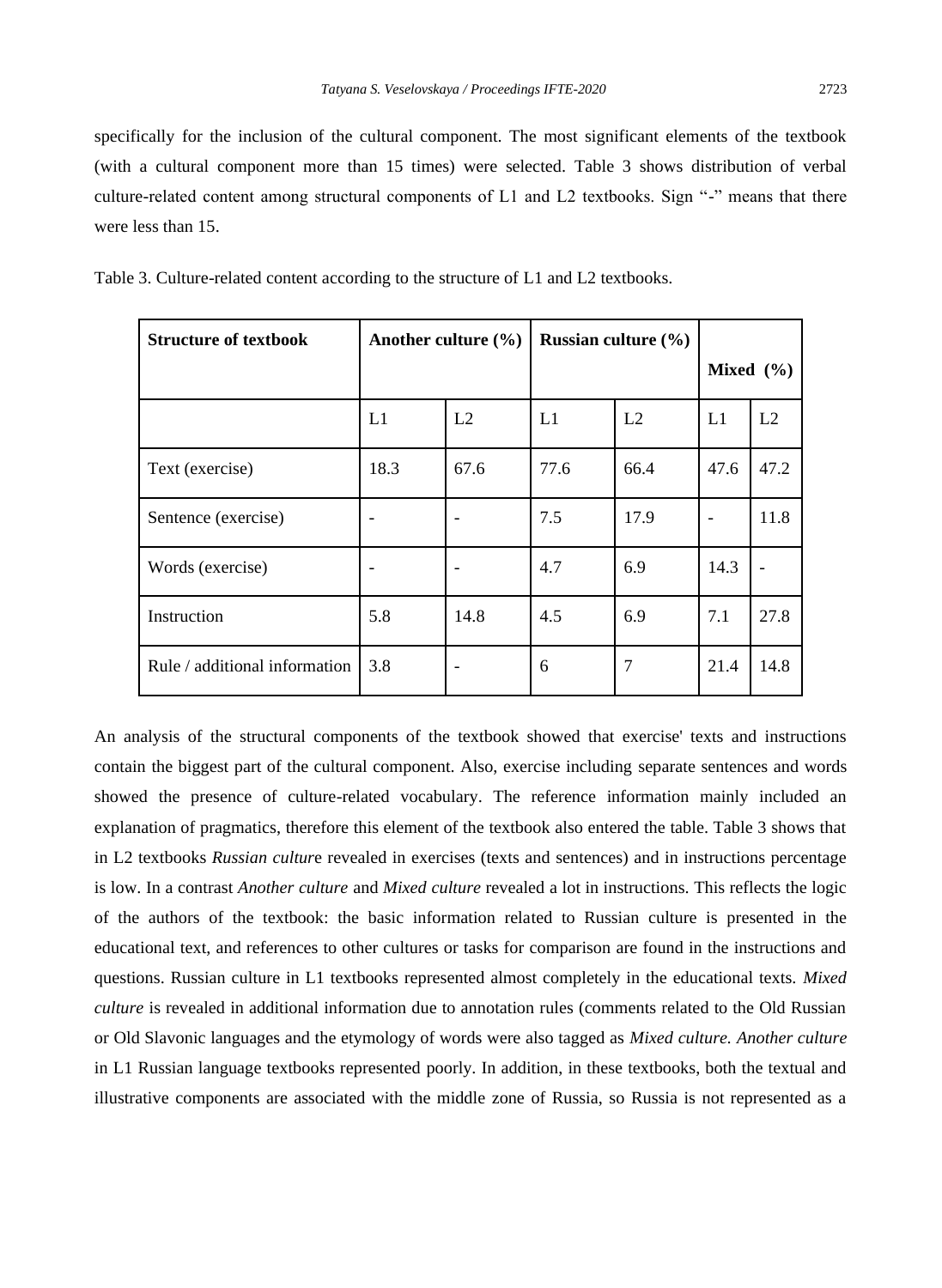multinational country, but a rather limited image of the largest country in the world is created, which includes different climatic and natural zones.

Another culture-related content includes words and names relevant to the daily life of L2 (*плов 'pilau', круассан 'croissant'*, *фондю 'fondue', штоллен 'stollen'* etc.). Russian culture presents via authentic texts as educational material (e.g., fairytales or poems written by Russian authors Pushkin, Mikhalkov, Barto, etc.). However, in some textbooks examples reflect stereotypes about culture (e.g.,guitar with Spanish boy, croissant as a favourite sweets for French). Probably, it can provide some motivation and curiosity for students when learning. Usually culture-related content is hardly understandable without special comments. For example, a Russian fairy tales or cartoon heroes (*Винни Пух 'Winnie the Pooh'*, *Незнайка* '*Dunno*'), cultural objects (самовар 'samovar', печь 'stove') or features of traditional costumes (*сарафан 'sundress', кокошник 'kokoshnik'*) require additional information (a specific context) because these are not easily understood by YLL. However, such comments are not provided in the analysed textbooks and becomes additional load for teachers.

A great source of cultural information is folklore: proverbs, collocations, idioms. According to the data analysis, 38 % of all authentic educational texts in L2 textbooks are referred to folklore and 29% in L1 textbooks. In contrast, FL textbooks revealed quite low percentage of folklore texts (12%). Many folk wisdom are similar in different cultures. Despite the fact that the textual material gives examples of predominantly Russian proverbs about labor (*пиши, да не спеши*), laziness *(Языком не торопись, а делом не ленись*), friendship (*мир не без добрых людей*) or study (*Без пословицы речь не молвится*). In questions to them, the authors of textbooks inspire students to share proverbs of their culture. This is beneficial in a multicultural class. Such textbooks material enriches topics for discussion among students from different areas (e.g. *Instructions* refers to the experience of different cultures*: Как в твоей культуре…, как на твоём языке, русские делают, а в твоей родной стране...).* It seems reasonable and beneficial in the textbook for L2 due to such content increasing motivation to study and immerse in another culture.

One of the most big culture-related vocabulary group is "product". Most often, in textbooks, culture is represented through various objects (for example, *печь 'oven', лапти 'bast shoes', самовар 'samovar', платок 'shawl'*, etc.). Within group "person" there is Gagarin, Lomonosov, Pushkin and we also include names of characters (*Маша, Инна, Антон, Дима, Миша, Ваня*) and cartoon or fairy tales' characters (*Дед Мороз, Миша, Василиса, Иванушка, Илья Муромец*).

Frequency analysis clearly highlights stereotypical ideas about the climate in Russia (snow is included in the 15 most frequent nouns in Russian language textbooks for L1 learners and bilinguals), and the list of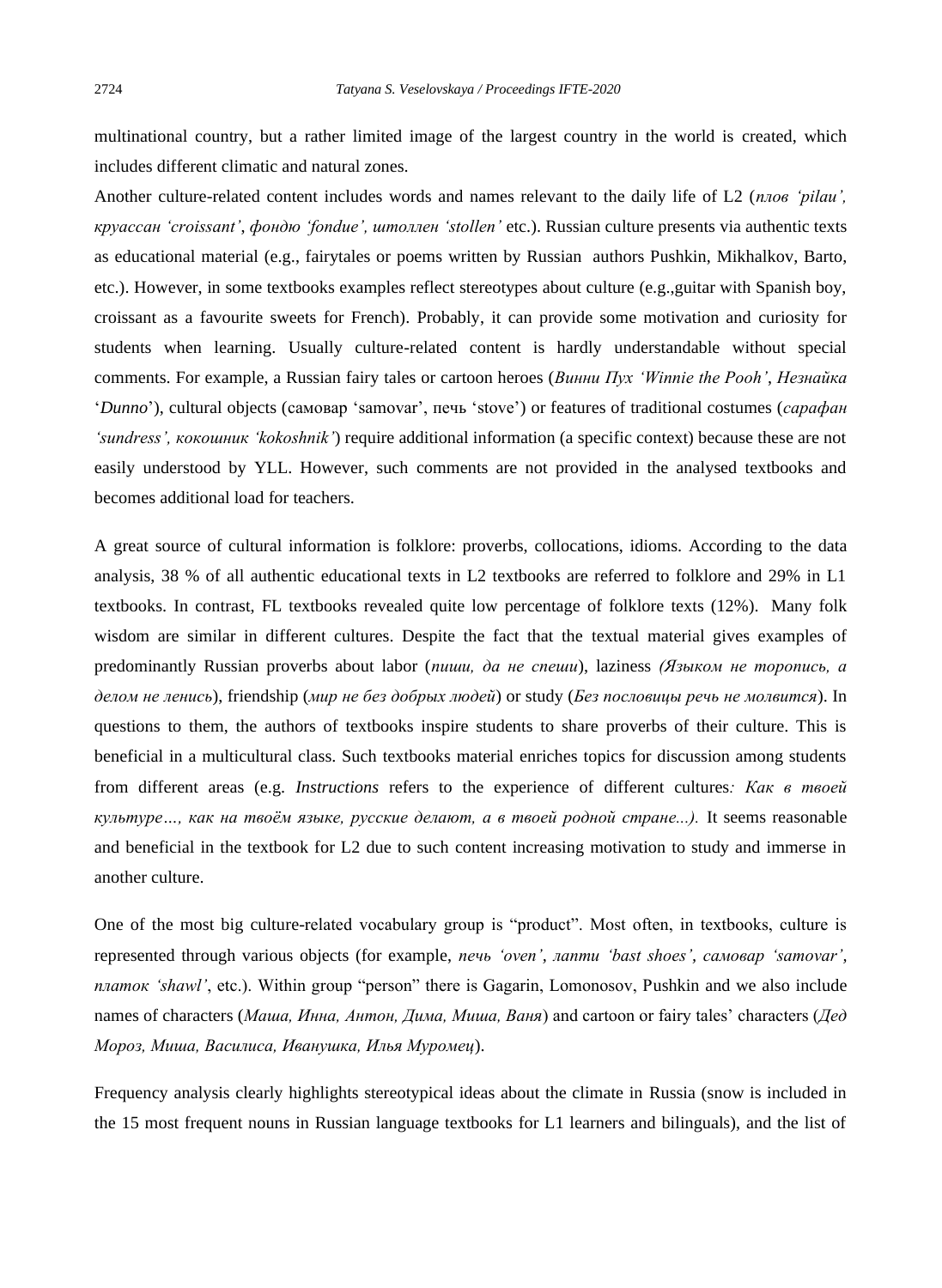top 5 professions for migrants includes a driver and a seller. Figure 2 shows the example of exercise from textbook for migrant children ed. by Aznabaeva. Such content can create additional difficulties when learning in a multicultural environment.

Figure 2. Culture-related content with tag *Another culture* in textbook for migrant children (ed. Aznabaeva, ABC-book, p.11).



In addition, the pragmatic component in the Russian language textbooks was separately analyzed. Most often, pragmatic information (how to name person, meet, say goodbye, ask for forgiveness, and etc.) is included in textbooks content implicitly, and there are no special notes containing pragmatics. Making this content accessible to students is an additional burden for teachers. For example, for some YLL it is hard to distinguish usage of pronoun you ("ты" for informal situations and "вы" for formal context).

#### **Discussions**

Data analyses with corpus methods content of Russian language textbooks has revealed several issues in area of creating a balanced Russian language textbook for multicultural classes. On the one hand, students should have an access to the Russian context and have clear image of modern Russia and Russians. On the other, educational material should be interesting and relevant for them.

The cultural marking tag includes *Russian culture* and *Another culture* (source culture of the target audience or any other culture). This allows us to calculate the percentage ratio of units of Russian and other cultures, to analyze them. The category of Russian culture includes, in particular, specific names of household items (*samovar, stove*) or national costume (*kokoshnik*), historical figures (*Yuri Gagarin*),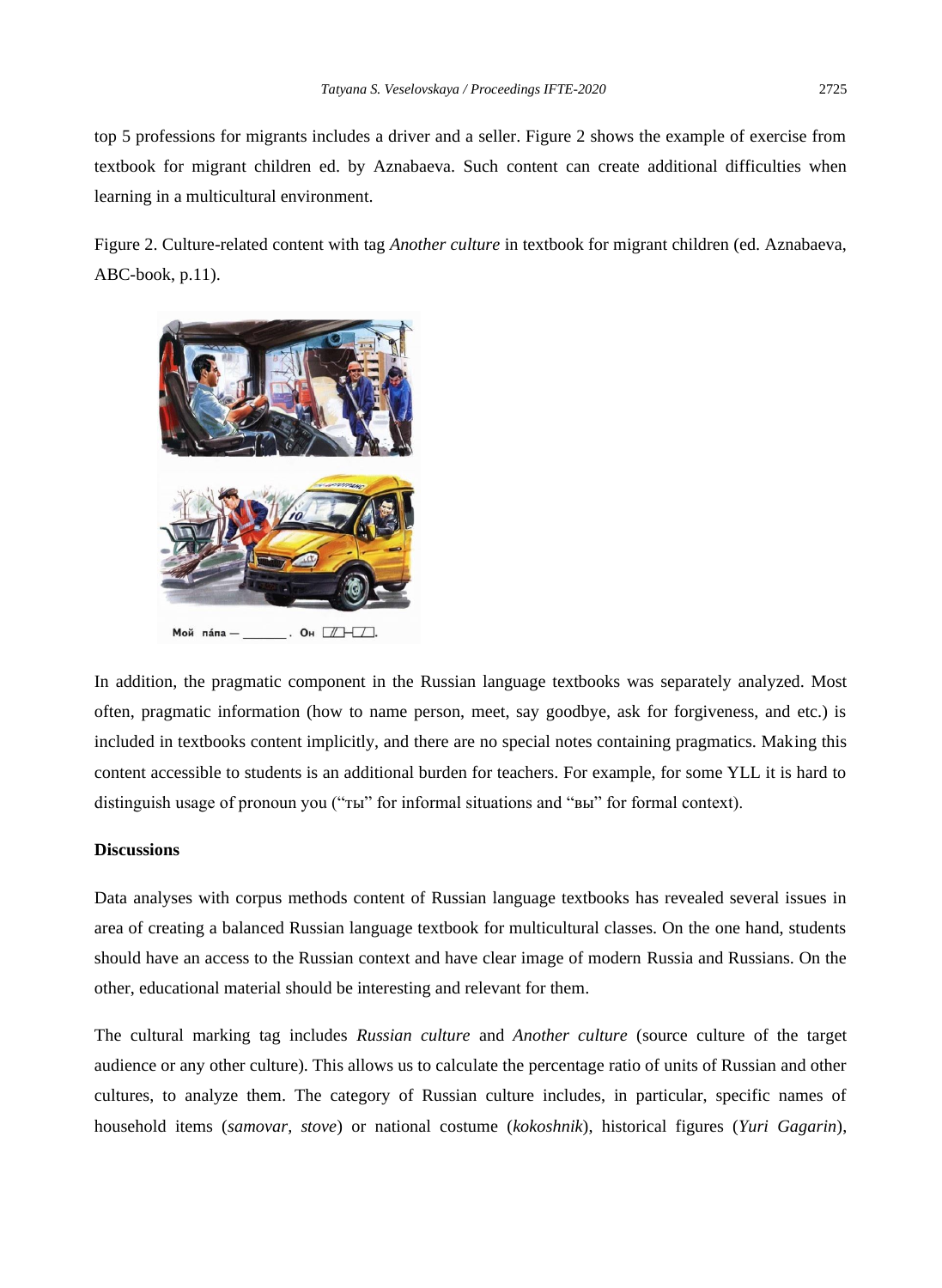characters (*Kolobok*), etc. *Another Culture* category includes, for example, the names of household items (*skullcaps, cauldrons*), tasks such as "*What is it called in your language?".*

The most diverse textbooks according to Russian culture are those for L2 learners. It can be due to annotation' rules, as all content with adjective Russian were marked with tag Russian culture. Nevertheless, FL textbooks seems to be the most neutral because target audience can be very wide.

Pragmatic information in Russian language textbooks for L2 learners is mostly represented implicitly. There are few tables with special recommendation on pragmatic information. The accessibility of such information can be difficult for YLL without special practise.

This data gives only a general idea of the imbalance and low level of reflection of culture in educational content. It is necessary to conduct a detailed study of vocabulary (collocations, theme of vocabulary, etc.) and illustrations in order to determine the most debatable components. Such study can give clear recommendations to improve the textbook in a way of preparing children to live in a modern conflict free diverse environment.

## **Conclusion**

This study raised awareness of the importance of culture-related content representation and understanding by YLL in the modern Russian language textbooks as they highlight cultural similarities and differences, and puts Russia in a modern global context of a multicultural environment.

The corpus approach in the study of the textbook opens up promising areas for the application of such analysis: designing Russian and Another culture image for young language learners, studying the complexity level of textbooks, including culture-related vocabulary and collocations, analyzing the perception of illustrative material, development of a corpus-based language textbook evaluation methodology. This is especially important since there are no special requirements in the goverment documents for the percentage of the cultural component or its representation in textbooks (Order of the Ministry of Education…, 2009; Apparovich et al., 2000).

This paper presents a one criteria of a methodology of educational content evaluation based on a conception of the 'textbook as a corpus'. Within TIRTEC, a series of Russian textbooks for L2 children was annotated and precisely analysed. This study provides initial data for compiling a methodical outline of a textbook for YLL according to the culture-related content distribution, which is a combination of several aspects: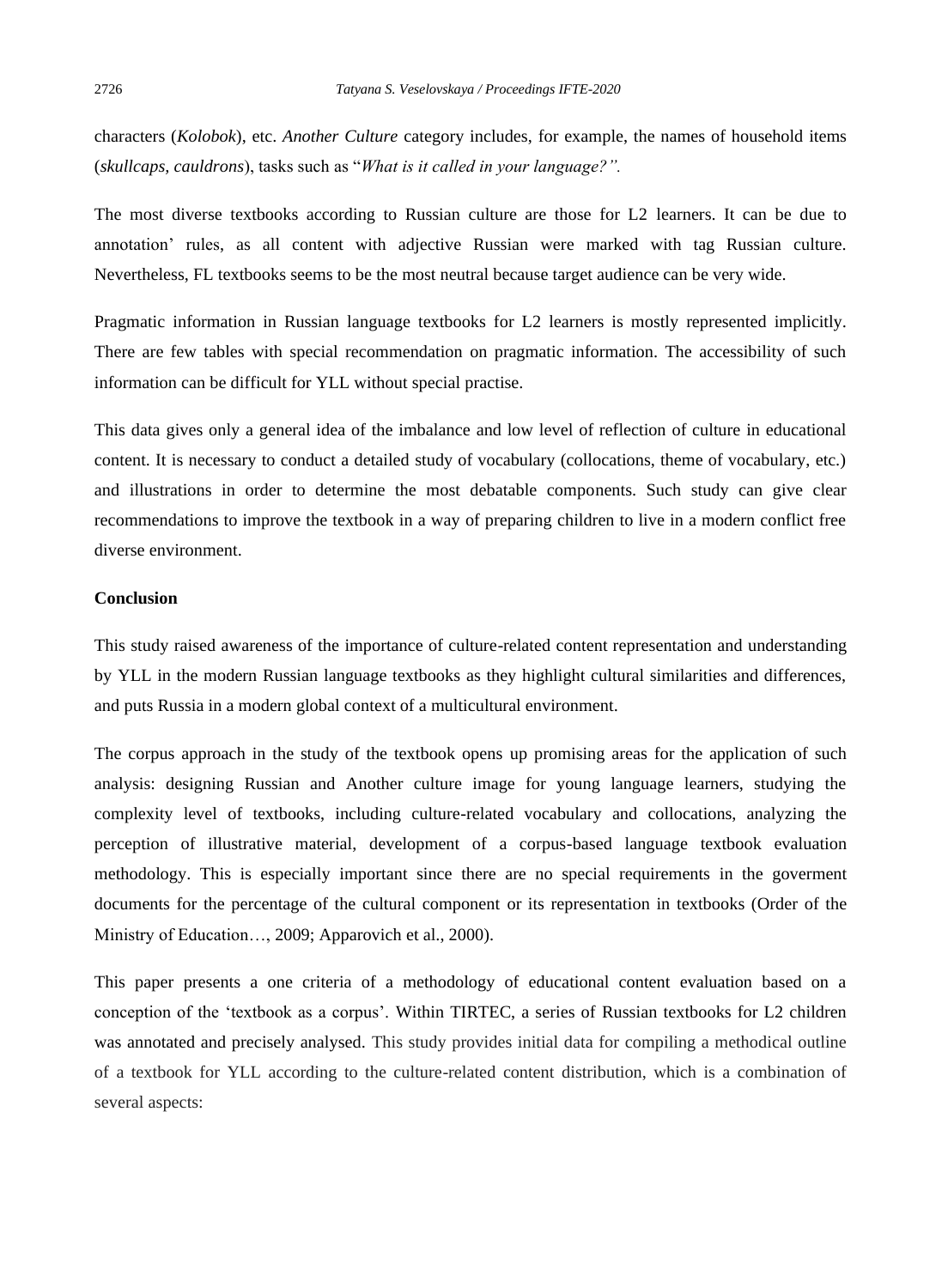- *Communicative aspect*  learning the Russian language for everyday needs while living in Russia (everyday communication). Content should include objects strongly referred to Russian reality;
- *Linguistic aspect* the Russian language as a school subject (availability of subject terminology and vocabulary and grammar items and also important concepts). Providing clear explanations (including culture-related explanations (the etymology of words and idioms);
- *Sociolinguistic aspect* the "door" to Russian culture. In a textbook for L2 learners, Russian culture should be presented in line with the learner's own culture to get acquainted with the different culture-related peculiarities and social context. Russian culture should be incorporated in a global world.

Statistically calculated parameters such as frequency of culture-related vocabulary, culture-related visual component appearance, pragmatic issues show good results while objectively evaluating textbooks for young learners with different levels of Russian language proficiency.

Further work should be focused on several issues on the development of a corpus-based language textbook evaluation methodology. The research questions should be connected with finding different abnormalities with textbooks' content, balance between folklore and modern fictions, balance in the representation of different nationalities.

### **Acknowledgements**

The reported study was funded by RFBR according to the research project №17-29-09156.

### **Analyzed material**

Avery, M. Soroka 1–3. *Russian for Kids: Student's Book*. New Orleans, 2017-2018.

- Aznabaeva, F. F., Artemenko, O. I., Skorospelkina, G. S., & Orlova T. N. *Textbook for migrant children. Textbook collection the ABC book - 4 grade*. Saint Petersburg: Prosveshchenie, 2014-2018.
- Dronov V. V., Maltseva, I. V., Khamraeva, E. A., Sinyachlin V. P., & Khruslov, G. V. *Russian language. Textbooks for foreign schools 1-4 grade*. Moscow: Drofa, 2009-2012.

Gulamova, N. (2018). *Stupenka. Textbook for 6-10-year-olds*. Baku: QANUN nasriyyati.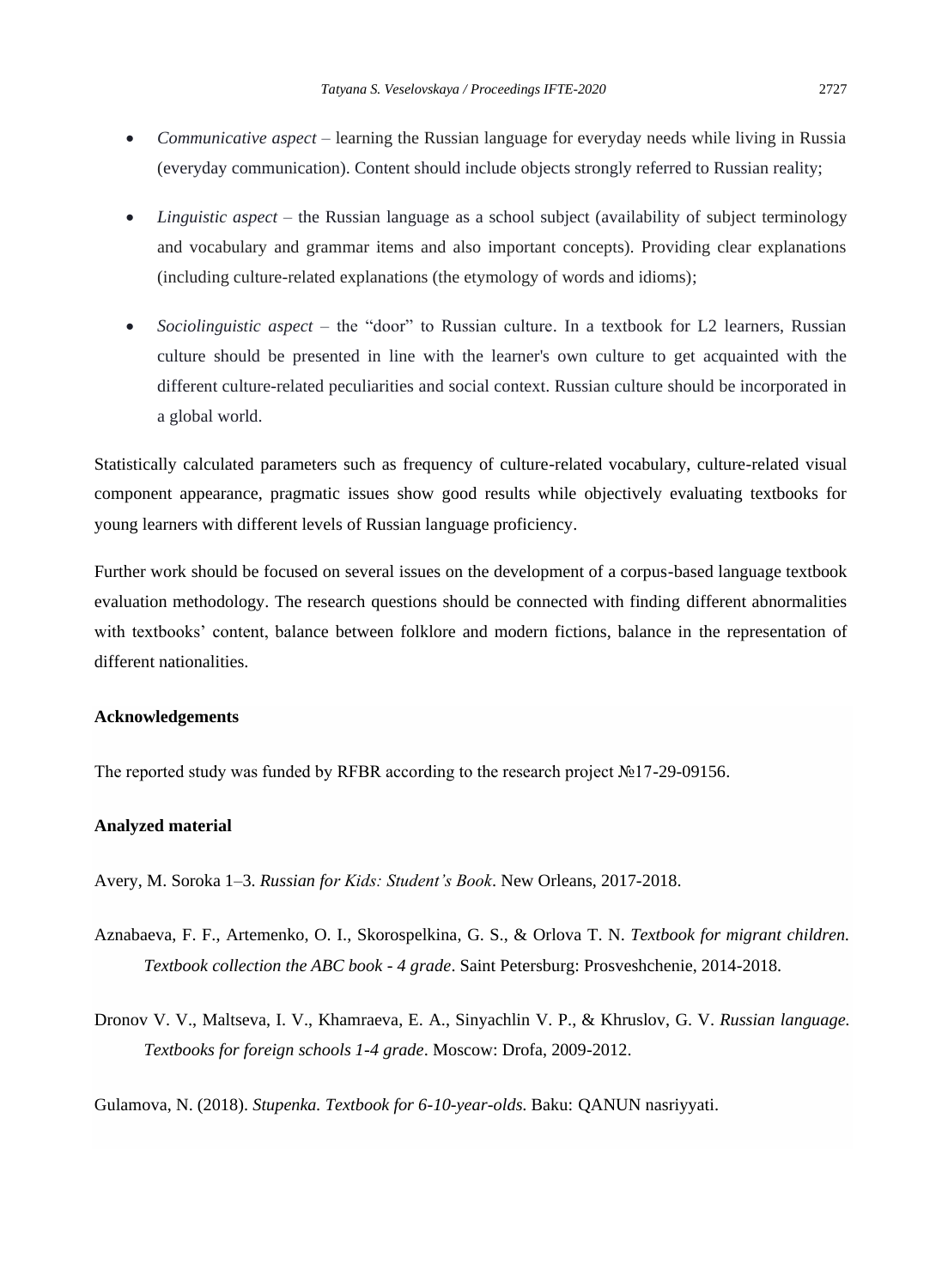- Churakova, N. A., Kalenchuk, M. L., Bajkova, T. A., & Malahovskaya, O. V. *Russian language. Textbook collection 1–4 grade*. Moscow: Akademkniga/Uchebnik, 2013-2017.
- Kanakina, V. P., & Goreckij, V. G. *Russian language. Textbook collection 1–4 grade*. Moscow: Prosveshchenie, 2013-2014.
- Kakorina, E. V., Kostileva, L.V., & Savchenko, T. V. (2013). *Speak and write Russian (Part 1-3)*. Moscow: Russkoye slovo.
- Klyan-Nikitenko, I., Fekker, O., & Shopf, O. (2017). *I want speak Russian: Textbooks for bilinguals (1-3 grade)* (A. L. Berdichevskiy, Ed.). Moscow: Russkiy yazyk. Kursy.
- Ramzaeva, T. G. *Russian language. Textbook collection 1–4 grade*. Moscow: Drofa, 2008-2013.

## **References**

- Alexandrov, D., Ivaniushina, V., & Kazartseva, E. (2015). Ethnic composition and migration status of primary and secondary school students in Russia. *Educational Studies Moscow, 2*, 173-195.
- Apparovich, N. I., Voloshinova, E. V., Voskanyan, A.G. …. Nurmukhamedov, G. M. (2000). *Pedagogical and ergonomic requirements for the means of education.* Retrieved from [www.ucheba.com/pos\\_rus/baz\\_sr/baza\\_sr.htm](http://www.ucheba.com/pos_rus/baz_sr/baza_sr.htm)
- Boulton, A. (2017). Corpora in language teaching and learning. *Language Teaching*, *50*(4), 483-506.
- Chao, T. (2011). The hidden curriculum of cultural content in internationally published ELT textbooks: A closer look at new American inside out. *The Journal of Asia TEFL 8*(2), 189-210.

Cunningsworth, A. (1995). *Choosing your coursebook*. Oxford: Heinemann.

- Grenoble, L. A. (2003). *Language policy in the Soviet Union.* Dordrecht: Kluwer.
- Khamraeva, E. A. (2016). Russian, native and foreign language in educational sphere of a bilingual child in Russia*. The Dynamics of Linguistic and Cultural Processes in Contemporary Russia, 5*, 2128-2133.
- Kim, S.-Y., & Paek, J. (2015). An analysis of culture-related content in English textbooks*. Linguistic Research Special Edition, 32*, 83-104.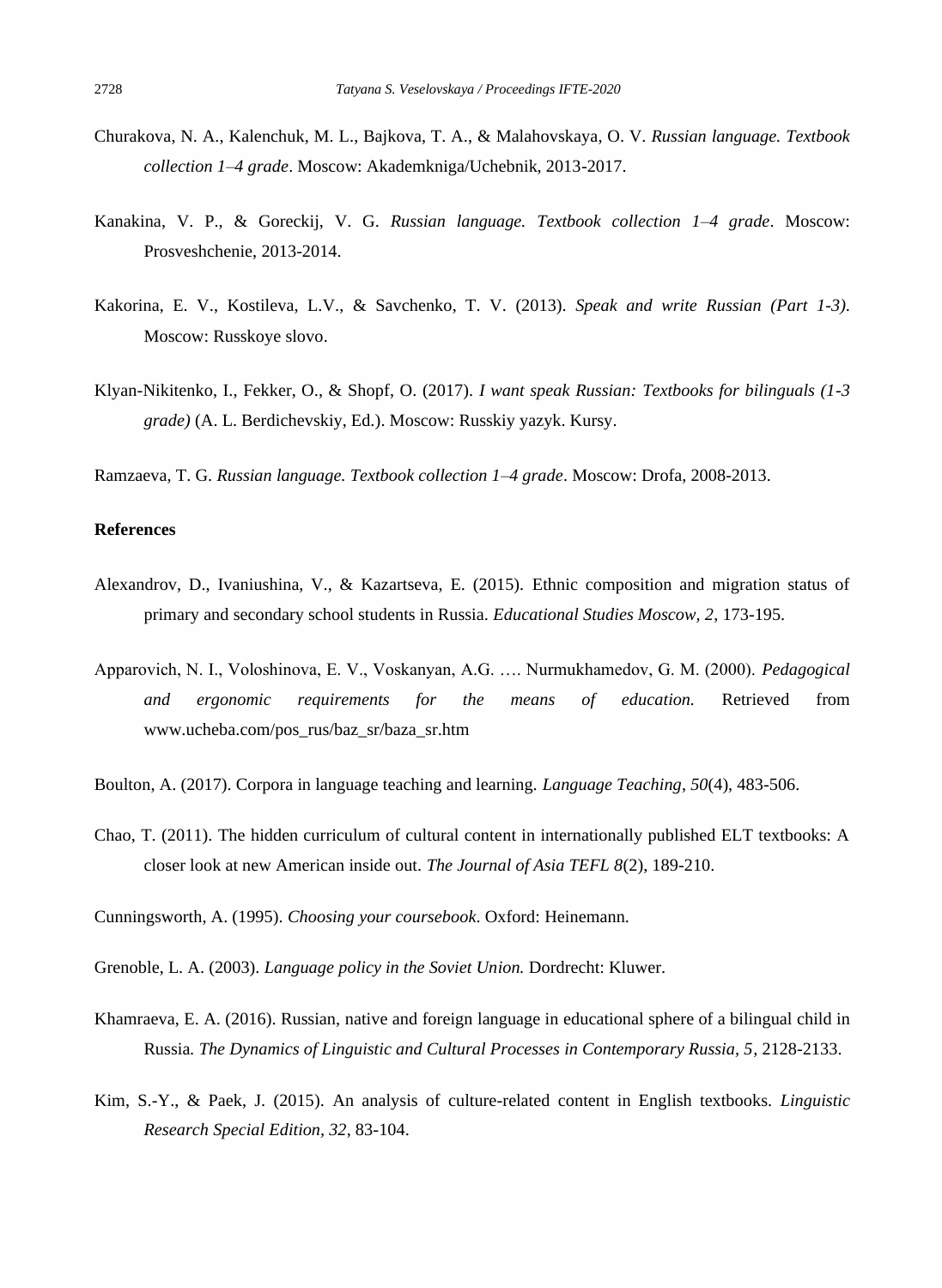- Klimenko, E. (2014). *Fostering tolerance towards migrants: Efforts of the State – The Polish experience and the case of Russia.*Warsaw: Institute of Public Affairs.
- Kramsch, C. (1993). *Context and culture in language teaching.* Oxford: Oxford University Press.
- Kulikova, L.V. (2017). Mission of the Russian as a foreign language course book in forming the positive conceptual picture of the Russian-speaking world*. Political Linguistics, 1*(61), 53-59.
- Lange, D. & Paige, M. (Eds.). (2003). *Culture as the core: Perspectives on culture in second language learning.* Greenwich, CT: Information Age Publishing.
- Lewis, E. G. (1972). *Multilingualism in the Soviet Union: Aspects of language policy and its implementation.* The Hague: Mouton.
- Marten, H. F., Rießler, M., Saarikivi, J., & Toivanen, R. (Eds.) (2015). *Cultural and linguistic minorities in the Russian Federation and the European Union.* Cham: Springer International Publishing.
- McEnery, T., & Xiao, R. (2011). What corpora can offer in language teaching and learning. *Handbook of research in second language teaching and learning*, *2*, 364-380.
- Miloslavskaya, S. K. (2012). *Russian as a foreign language in the history of the formation of the European image of Russia.* Moscow: Nauka.
- OECD (2016). *Immigrant background, student performance and students' attitudes towards science, in PISA 2015 Results* (Volume I): Excellence and Equity in Education. Paris: OECD Publishing.
- Order of the Ministry of Education and Science of Russia of October 6, 2009 No. 373 "On approval and implementation of the federal state educational standard of primary general education".
- Peksoy, E., & Harmaoglu, Ö. (2017). Corpus-based authenticity analysis of language teaching course books*. International Journal of Languages' Education and Teaching, 5*(4), 287-307.
- Ren, W., & Han, Z. (2016). The representation of pragmatic knowledge in recent ELT textbooks*. Elt Journal, 70*(4), 424-434.
- Shurpaeva, M. I., Madieva, Z. Z., & Eldarova, N. M. (2019). *Methods of teaching the Russian language in elementary grades in conditions of national-Russian bilingualism.* Makhachkala: Format.